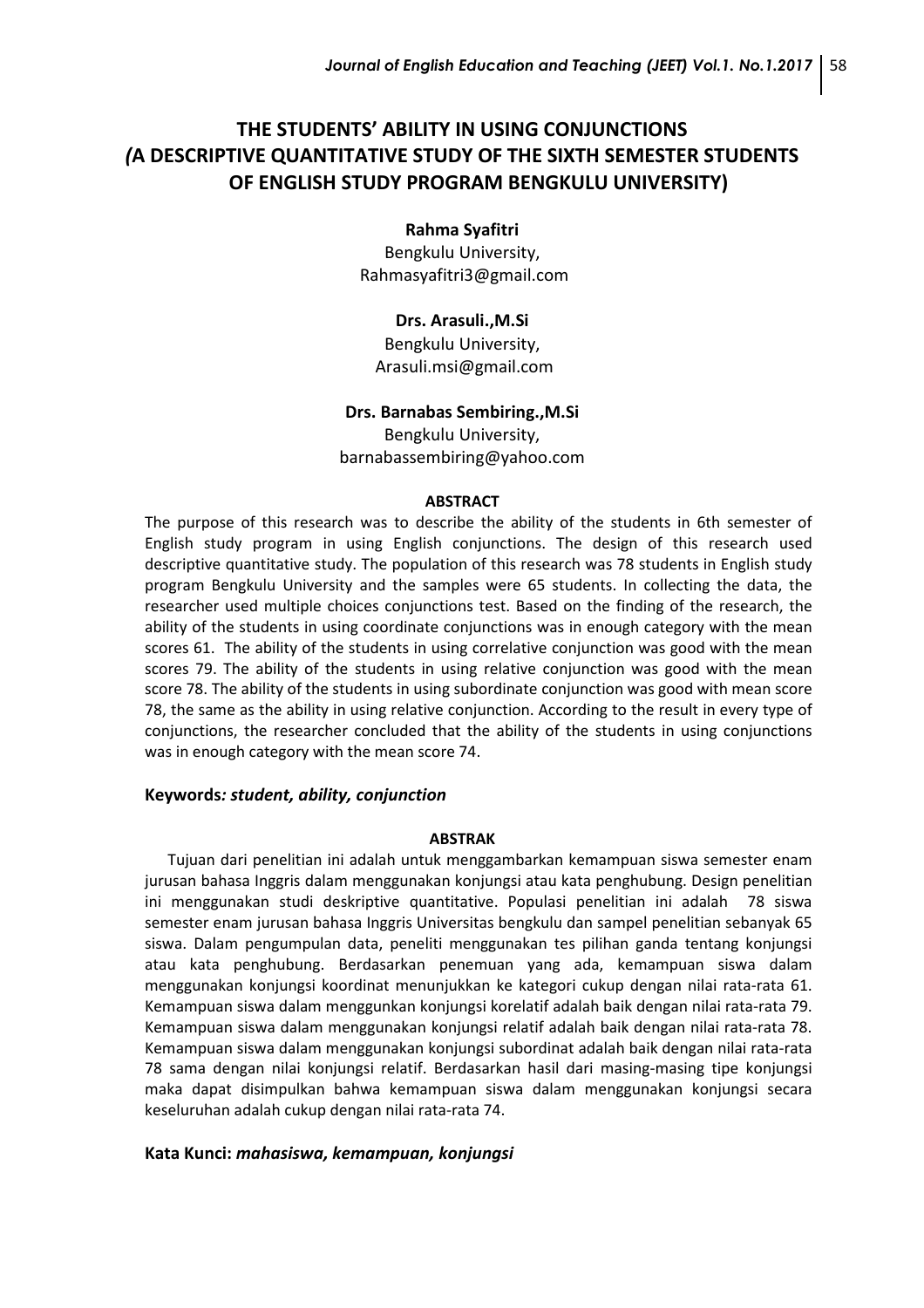## **INTRODUCTION**

In mastering English, there are 4 main skills to assess whether learners acquire the language or not. Those are writing, listening, reading and speaking. Listening and reading are known as 'receptive' skills while speaking and writing are known as 'productive' skills. Among 4 skills describe above, there is grammar as one element which has strong influence in mastering language. Grammar may not be included in 4 basic skills of acquiring the language, but grammar unites the 4 basic skills.

There are many aspects that we usually learn in grammar, one of them is conjunction. When you speak in your language and need to connect 2 ideas in one sentence you may have a kind of word to connect the idea. In English the connector called as conjunctions. Conjunctions are words that used to connect the word by word, clause by clause, or sentence by sentence (Chaer, 1998:140). According to Dykes (2007:73), conjunction comes from Latin *con* meaning 'together' and *jungere* meaning 'to join'. So, conjunction joins two or more parts of speech of a similar kind or two or more parts of a sentence.

Bernard (1993:90) states that conjunctions are words, which join other words or group of words. It is divided into 4 types: those are coordinate conjunction, correlative conjunction, relative conjunction, and subordinate conjunction. Bernard (1993:90) states that coordinate conjunction is a single word used to connect part of the sentence. Coordinate conjunction can combine word with word, phrase with phrase and clauses. The words used as coordinate conjunction are: but, and, or, for, and nor. Bernard (1993:93) also states that the tasks of subordinate conjunctions are to join a clause to another clause on which it depends for its full meaning. The word is used as subordinate conjunctions are: after, although, because, before, if, since, than, through, unless, until, when, whenever, where and while.

According to Chalker (1984:237) correlative conjunction is a conjunction that split around an adjective or adverb. There are several connective words refer to correlative conjunction; either...or, not only...but (also), neither...nor, both...and, just as...so, the...the, no sooner...than, rather...than. The last type of conjunctions is relative conjunction. Relative conjunction has special functions. Relative conjunction is used when combining relative clause. There are several conjunctions that used to introduce relative clause; who, whom, which, and whose.

In English study program, grammar element such conjunction have already learned starting from structure 1, 2, and 3. In English study program's syllabus there is no special place to learn conjunction, but it is included in another material such as noun clause, adverb clause, adjective clause, conditional sentence, and connecting ideas. Coordinate and correlative conjunctions are included in connecting idea in 2nd semester. This material also little bit discusses about subordinate conjunction. In 5th semester, subordinate conjunction is discussed in some material such as adverb clause and conditional sentences. Relative conjunction appears when the students learn adjective clause in 2nd and 4th semester. As a result, students in 6th semester hopefully have good ability in using conjunction although they are not learning conjunction in specific material. It is included in some materials in structure 1, 2, and 3.

Grammar is one of the important roles in learning language. So, the students in English study program in all universities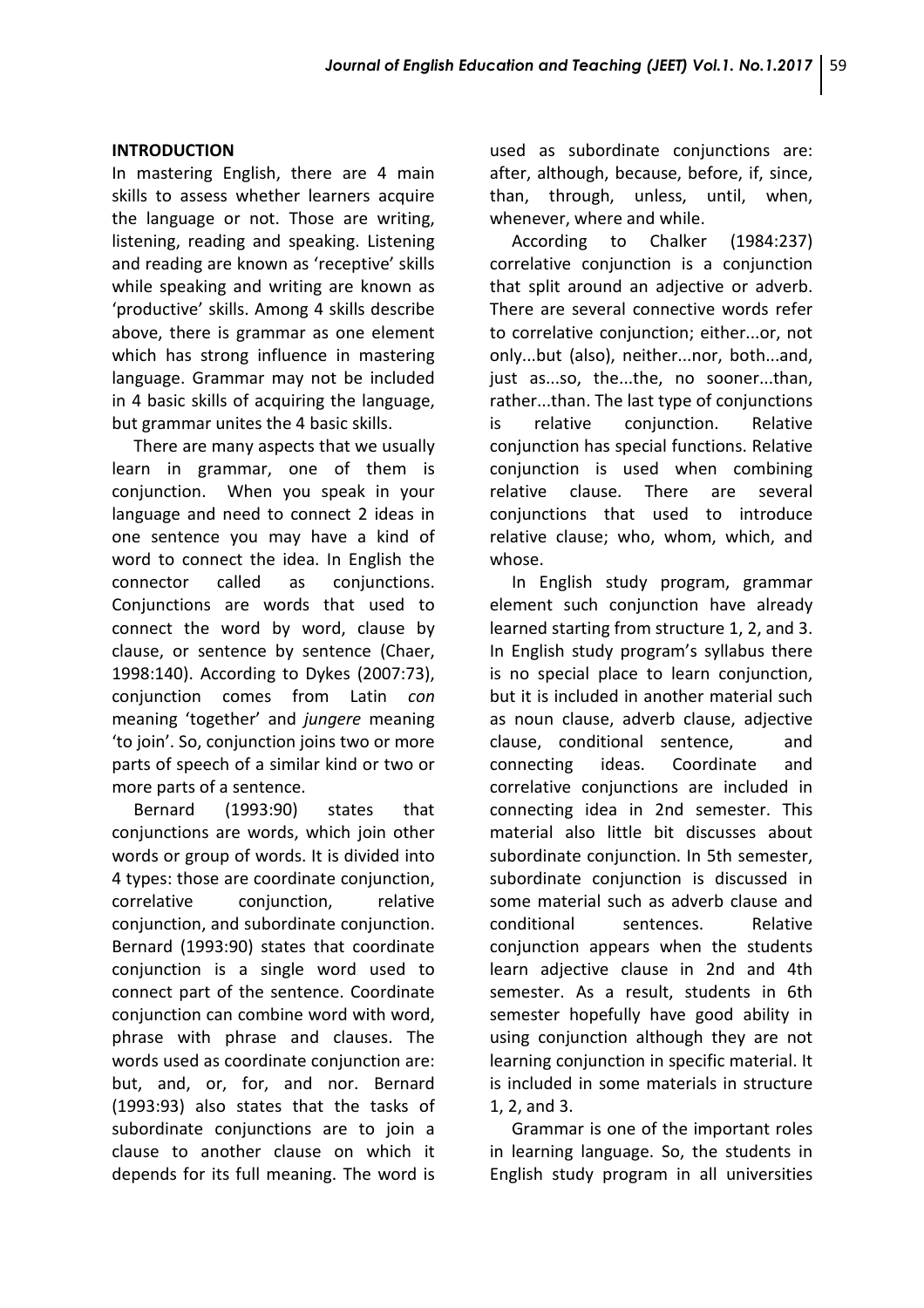should learn grammar in Structure 1, 2, and 3. In Bengkulu University, the students of English study program has learned grammar in structure 1, 2, and 3 in order to get better understanding in grammar field. As a result, they ought to be familiar and gradually mastering grammar material such as conjunctions. But the fact shows that several students in English course are still lack in grammar. It is shown by the thesis of the students still have many corrections from the lecturer in which they have mistake in using grammar element, for example conjunctions. As conjunctions is very important because it is one of the element to make the composition of the topic become coherent not only in written but also in spoken form.

By the explanation about conjunction above, the writer feel curious to make a research about students' ability in using conjunction. How far the ability of the students in using English conjunction. Conjunction becomes one of the necessities for the English study program students to master. If the students have good ability in using conjunction, they will not have any difficulties in combining and connecting sentences. Here the writer want to conduct the research entitle *"The Students' Ability in Using Conjunctions (a Descriptive Quantitative Study of 6th Semester Students English Study Program Bengkulu University)".*

# **METHOD**

The design of this research was descriptive research. Based on the research questions, the researcher tried to describe how far the students' ability in using conjunctions. The descriptive research is designed to describe the present condition of the research subjects (Gay, 1990). Quantitative method used to emphasize the analysis on numerical data (numbers) are processed with statistical methods(Azwar, 1999)

Based on the title of the research, the population of this research was the students of English Study Program at Bengkulu University in 6th semester. Cresswell (2012:142) stated that population is a group of individuals who have the same characteristic. Since the students in 6th semester had already learned about conjunction although conjunction didn't become the main topic in grammar materials.

In this research, the researcher used the total sampling technique. It means that the researcher investigated all members of the population. It is also supported by the statement from Arikunto (2002) that if the population of the research less than 100 participant, it is better to take all the population becomes the sample. The number of students in 6th semester English Study Program Bengkulu University was 78 students. Actually the number of sample should be 78 students. However, on the process of collecting the data, there are 65 of 78 students who presented on actual process.

The instrument of this research was a set of grammar test about conjunctions (multiple choices). Since this research wanted to find the ability of the student, so test instrument was very suitable to answer the research question. Arikunto (2002:127) argued that test is a series of questions or exercises or other tools used to measure the skills, knowledge, intelligence, ability or aptitude of the individual or group. The test was divided into 4 parts, coordinate conjunction, correlative conjunction, relative conjunction and subordinate conjunction. The researcher took the conjunction test by using several sources in internet and grammar book. The numbers of questions were 81 questions. It was consisted of 21 questions about coordinate conjunction,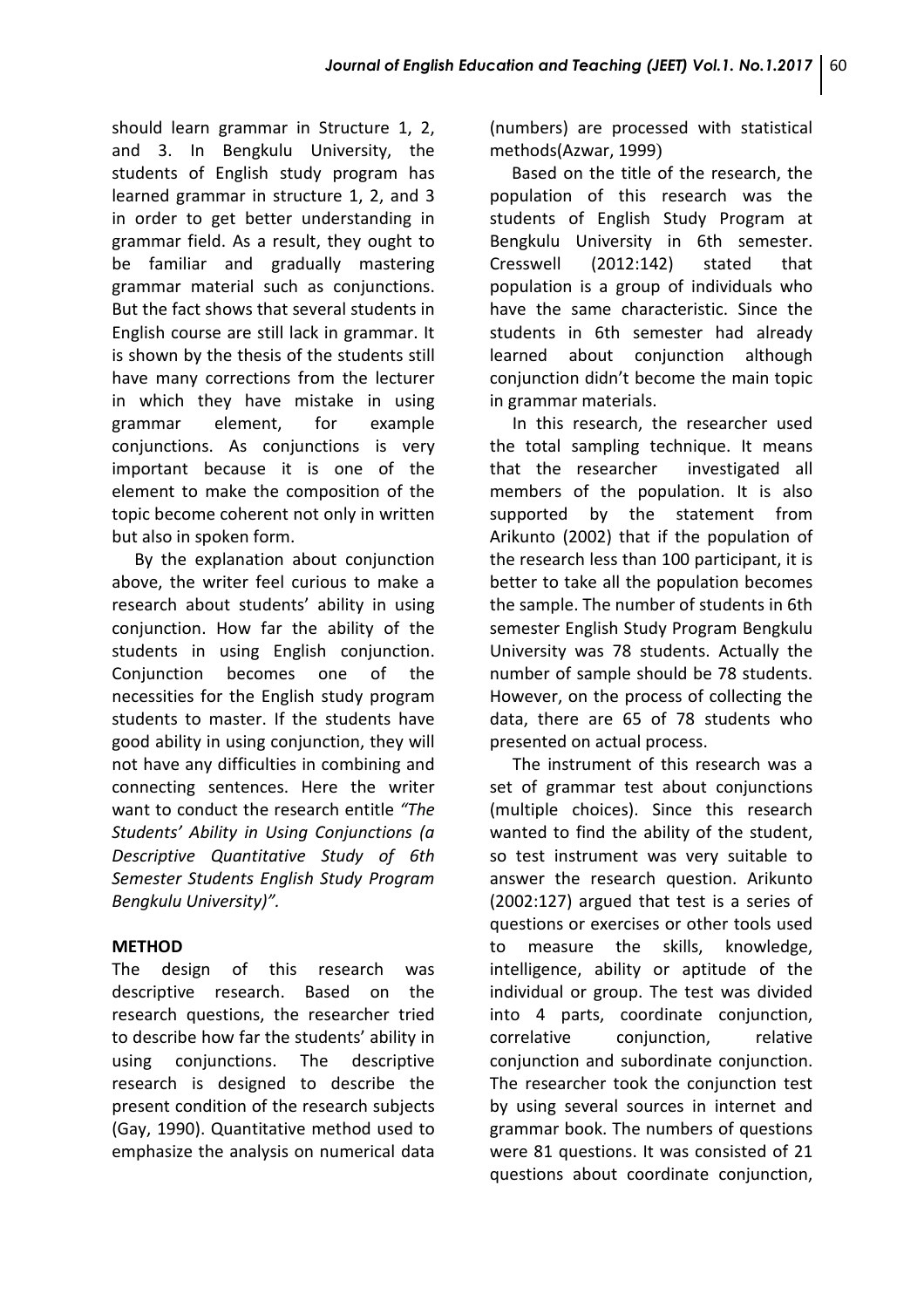21 questions about correlative conjunction, 12 questions about relative conjunction and 27 questions about subordinate conjunction.

Before the reseacher did the real test in the classroom, the researcher had to validate the test. It was used to know whether the test that the researcher make is valid or not. Validity of the instrument is used to measure the content of the test whether it can measure what the researcher want to measure or not. The researcher asked the 2 experts to help in validating the instrument and to decide the reliability of the test. To find out the percentage of the data, the writer will use this formula:

$$
P = \frac{F}{N} X 100\%
$$

P= Percentage

F= the frequency of students' answer

N= Total number of sample

(Arikunto, 2002)

After getting the percentage, the data was classified as follow to answer the research question. (Based on Academic Guidance (2015) released by Bengkulu University)

**Table1. The categories of Students' Ability Level**

| Range of score | Qualification |  |
|----------------|---------------|--|
| 80-100         | Excellent(A)  |  |
| 75-80          | Good (B)      |  |
| 60-74          | Enough (C)    |  |
| 00-59          | Low(D)        |  |
| Less than 45   | Fail (E)      |  |

The table 1 shows the five categories of the students' ability. The total score of every student classified into these 5 categories so that the researcher could interpret students' comprehension into Excellent, Good, Enough, Low, and Fail. The mean score reflect the average students' comprehension of English conjunctions.

### **RESULT AND DISSCUSSION**

| Table 2. The Category of Students' Score |                           |  |
|------------------------------------------|---------------------------|--|
| <b>Categories</b>                        | <b>Number of Students</b> |  |
| <b>Excellent</b>                         | 17                        |  |
| Good                                     | 16                        |  |
| Enough                                   | 32                        |  |
| Low                                      | 1                         |  |
| Fail                                     |                           |  |

The table 2 presents the category of the students' ability in using conjunctions. As we can see in the table, from 65 students there are no students categorized on fail category in mastering conjunctions. The result shows that one person or 2% of 65 students get Low categories. 17 students are classified in excellent categories. In Good categories there are 16 students. While for the students in enough categories are 32 students.

**Table 3. The Students' Ability in Using Conjunctions**

| No                             | Types of    | Mean | Category |  |  |
|--------------------------------|-------------|------|----------|--|--|
|                                | conjunction |      |          |  |  |
| 1                              | Coordinate  | 61   | Enough   |  |  |
|                                | conjunction |      |          |  |  |
| $\overline{2}$                 | Correlative | 79   | Good     |  |  |
|                                | conjunction |      |          |  |  |
| $\overline{\mathbf{3}}$        | Relative    | 78   | Good     |  |  |
|                                | conjunction |      |          |  |  |
| 4                              | Subordinate | 78   | Good     |  |  |
|                                | conjunction |      |          |  |  |
| <b>Total mean (the ability</b> |             | 74   | Good     |  |  |
| of the students in             |             |      |          |  |  |
| using                          |             |      |          |  |  |
| conjunctions)                  |             |      |          |  |  |

According to the data above, there are 3 types of conjunction which categorize in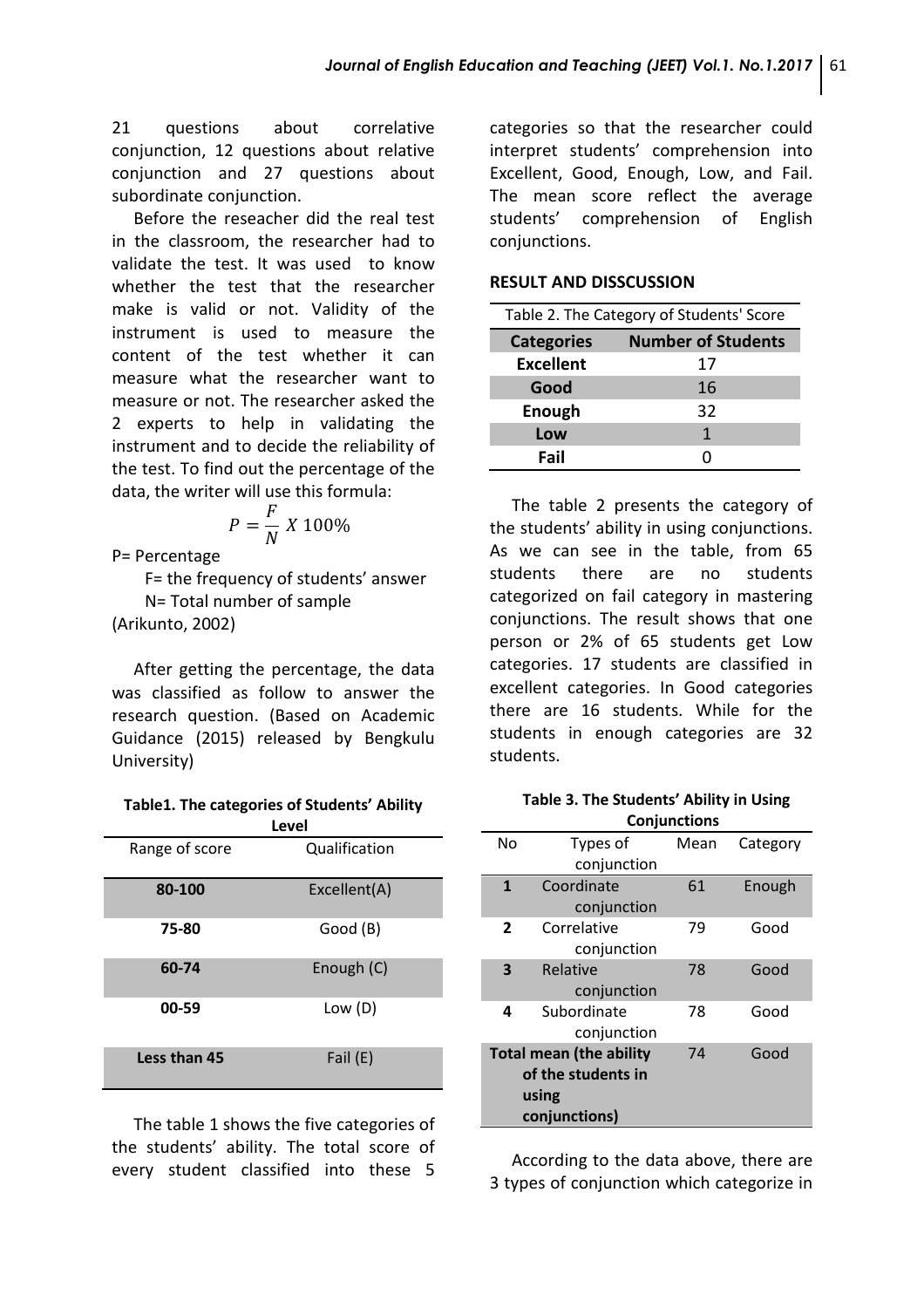good ability. Those are correlative, relative, and subordinate conjunctions. Whereas the ability of the students in using coordinate conjunction is included in enough category. From the result of the mean score by sum up the whole mean and dividing with the number of conjunctions' type, so the researcher concludes that the ability of students in using conjunction in every types of conjunction included to enough category. It is shown by the mean of the scores of all students about 74%.

The result of the test showed that the ability of the sixth semester students in using conjunctions was enough. Actually, conjunction is not include in the main material of particular course especially grammar course in English study program. But, conjunctions merge to other materials for examples, noun clause, adjective clause, adverb clause and conditional sentences. However, the ability of the student in using conjunctions should be excellent. Yet, there are several items of conjunction that the students fail to master. It is described below in every type of conjunctions.

The result of the students' ability in using coordinate conjunction was included to enough categories. Coordinate conjunctions became the one which the students difficult to master. It was caused by 3 item of coordinate conjunction which has many incorrect answers, **for, nor,** and **yet.** Apparently, the students in sixth semester of English study program have learned coordinate conjunction not only in 2nd semester with the topic material about "connecting ideas" but also in several semester later. But students ability in using coordinate conjunction still on enough category. the researcher concluded that it was caused by the lack of students in practising this material especially those 3 items, **nor, yet, and for.** It also could be caused by the difference in using mother tongue and the rules of the using the conjunctions are not the same.

The result of the students' ability in using correlative conjunction was included to good category. In fact, the percentage of the result is 79%. It had one minus point to become high category. The students' ability in using correlative conjunction was better than the students' ability in using coordinate conjunction. The researcher assumes that it is caused by the frequencies of the students in using this type of conjunction in their daily life. It is supported by Chalker (1984) that correlative conjunctions also one of the type of conjunction which is often used by people to communicate both spoken and written. However, there were 2 items of correlative conjunctions which had some incorrect answers. Those were **no soonerthan** and **just as so.** Those items had the same problem with 3 items in coordinate conjunctions **for, nor,** and **yet**. The students failed to master those items because the students had less knowledge in using of **no sooner-than** and **just as-so.**

The result of the research in using relative conjunction based on the average of the students with the percentage 78% was included to good category. Relative conjunction is the types of conjunction which has few items of conjunction. Relative conjunction consists of 4 items. Those are **who, whom, whose,** and **which.** The incorrect answers mostly in the using of **whose.** From the investigation, most of the students could not differentiate the using of **whose** and **which.** The question which has answered **whose,** they changed to **which**. It made the students have incorrect answer in this part.

The result of students' ability in using subordinate conjunction was included to good category. The students have already familiar with the using of those 9 items for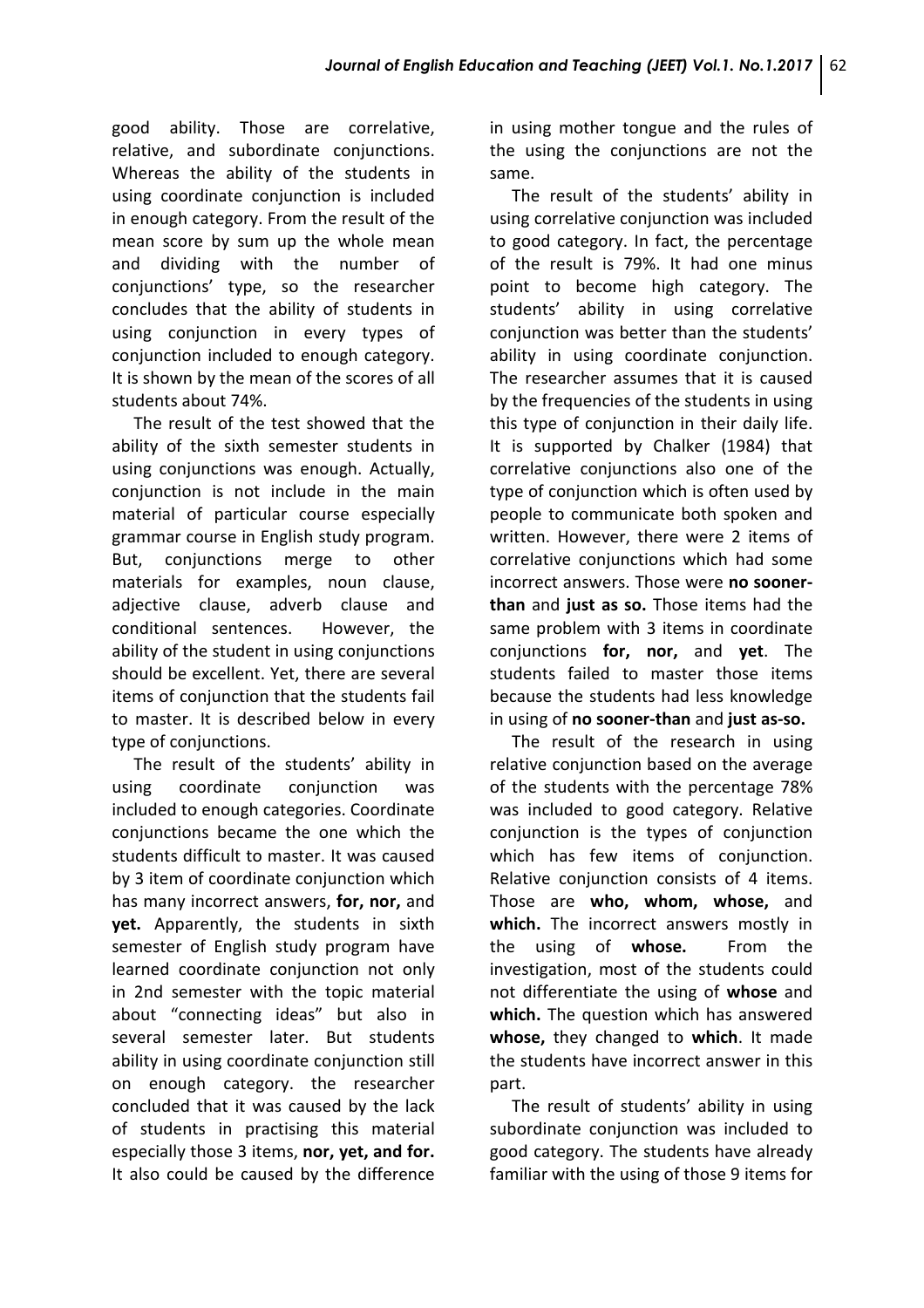the students unconsiously learned it in another course not only at grammar course such as structure, but also in writing course and translation course. But, not all the students got good ability in using subordinate conjunction. There were 2 conjunctions which has high incorrect response. Those are subordinate conjunction of place **"wherever"** and contrast **"although"**. In those 2 conjunctions several student had difficulties to master it. From the investigation the researcher concluded that they were misunderstood in the logical sentences of the test. The students failed to understand the purpose of the questions so that made the students choose the wrong answers. It also could be caused by answer's choises. There might be double possible answer in the questions.

# **CONCLUSSIONS AND SUGGESTIONS**

Based on the result of the test, the researcher concluded that:

- 1. The ability of the students in using conjunctions was included to enough category with percentage 74% according to the academic guidance in 2015 Bengkulu University.
- 2. The students' ability in using coordinate conjunctions was included to Enough category. It was shown by the percentage of the students' score 61%. The lowest ability of he students in using conjunctions is coordinate conjunction.
- 3. The students' ability in using correlative conjunctions included to good category with percentage 79%. The highest ability of students in using conjunctions was correlative conjunction.
- 4. The students' ability in using relative conjunctions was included to good category with percentage 78%.

**5.** The students' ability in using subordinate conjunctions was included to good category with percentage 78%. The ability of the students in using subordinate conjunction was similar with the ability of the students in using relative conjunction.

The ability of the students in using conjunctions included to enough category. The highest ability in using conjunctions is correlative conjunction. The correlative conjunction become the type of conjunctions which the students easy to understand. It is because the items in correlative conjunctions often used and read by the students.

The lowest ability of the students in using conjunction is coordinate conjunction. the researcher assumes that it is caused by not only the lack of practice in using conjunctions especially for the kinds of conjunction which has less scores but also the rules of using conjunctions in english with mother tongue might be different.

According to the fact finding of the research, the researcher would like to propose suggestions for:

- 1. The lecture in English Study Program have an important role to enhance the output of English Study Program. After the lectures knew the weakness of the students in using conjunction, the writer hope that they can give more exposure in using unfamiliar conjunctions in each type of conjunctions. So that they can limit the weakness of the students in using conjunctions. They can give more explanations and exercises to the students.
- 2. The further researchers are suggested to find out any aspect of conjunctions or the relationship of conjunctions with any linguistics field. For instance, they can focus on the ability of the